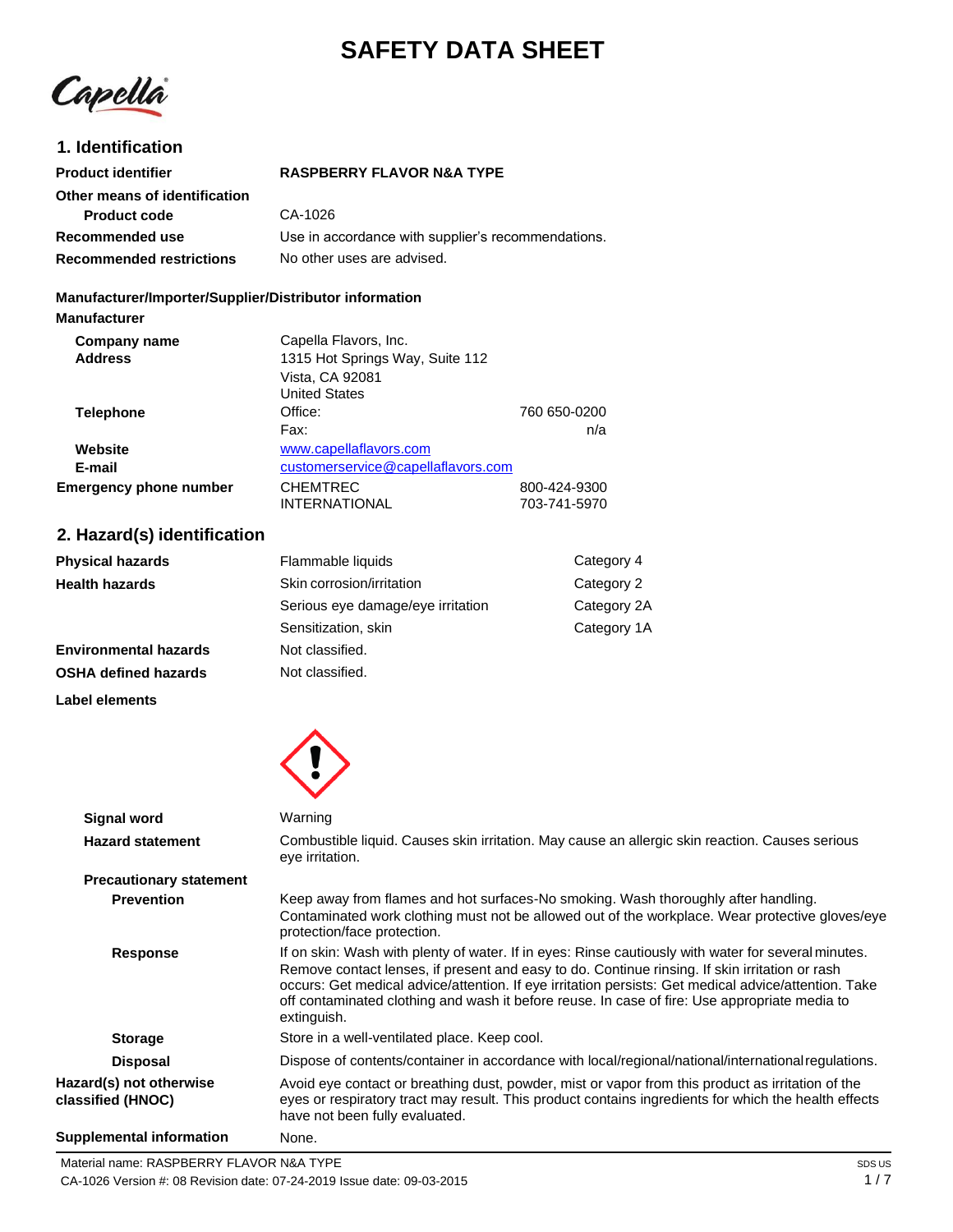# **3. Composition/information on ingredients**

# **Mixtures**

| <b>Chemical name</b>           |            | Common name and synonyms | <b>CAS</b> number | %          |
|--------------------------------|------------|--------------------------|-------------------|------------|
| PROPYLENE GLYCOL<br><b>NFI</b> | <b>NOM</b> |                          | 57-55-6           | $90 - 100$ |
| ACETIC, GLACIAL                | #6 NOM     |                          | 64-19-7           | $- < 3$    |
| <b>FURANEOL</b>                |            |                          | 3658-77-3         | 1 - < 3    |

Other components below reportable levels

\*Designates that a specific chemical identity and/or percentage of composition has been withheld as a trade secret.

# **4. First-aid measures**

| <b>Inhalation</b>                                                            | Remove victim to fresh air and keep at rest in a position comfortable for breathing. If experiencing<br>respiratory symptoms: Call a poison center or doctor/physician.                                                         |
|------------------------------------------------------------------------------|---------------------------------------------------------------------------------------------------------------------------------------------------------------------------------------------------------------------------------|
| <b>Skin contact</b>                                                          | Remove contaminated clothing immediately and wash skin with soap and water. In case of<br>eczema or other skin disorders: Seek medical attention and take along these instructions. Wash<br>contaminated clothing before reuse. |
| Eye contact                                                                  | Immediately flush eyes with plenty of water for at least 15 minutes. Remove contact lenses, if<br>present and easy to do. Continue rinsing. Get medical attention if irritation develops and persists.                          |
| <b>Ingestion</b>                                                             | Rinse mouth. Get medical attention if symptoms occur.                                                                                                                                                                           |
| <b>Most important</b><br>symptoms/effects, acute and<br>delayed              | Severe eye irritation. Symptoms may include stinging, tearing, redness, swelling, and blurred<br>vision. Skin irritation. May cause redness and pain. May cause an allergic skin reaction. Dermatitis.<br>Rash.                 |
| Indication of immediate<br>medical attention and special<br>treatment needed | Provide general supportive measures and treat symptomatically. In case of shortness of breath,<br>give oxygen. Keep victim warm. Keep victim under observation. Symptoms may be delayed.                                        |
| <b>General information</b>                                                   | Ensure that medical personnel are aware of the material(s) involved, and take precautions to<br>protect themselves. Wash contaminated clothing before reuse.                                                                    |

# **5. Fire-fighting measures**

| Suitable extinguishing media                                     | Water fog. Alcohol resistant foam. Dry chemical powder. Carbon dioxide (CO2).                                                                                     |
|------------------------------------------------------------------|-------------------------------------------------------------------------------------------------------------------------------------------------------------------|
| Unsuitable extinguishing<br>media                                | Do not use water jet as an extinguisher, as this will spread the fire.                                                                                            |
| Specific hazards arising from<br>the chemical                    | The product is combustible, and heating may generate vapors which may form explosive vapor/air<br>mixtures. During fire, gases hazardous to health may be formed. |
| Special protective equipment<br>and precautions for firefighters | Self-contained breathing apparatus and full protective clothing must be worn in case of fire.                                                                     |
| <b>Fire fighting</b><br>equipment/instructions                   | In case of fire and/or explosion do not breathe fumes. Move containers from fire area if you can do<br>so without risk.                                           |
| <b>Specific methods</b>                                          | Use standard firefighting procedures and consider the hazards of other involved materials.                                                                        |
| <b>General fire hazards</b>                                      | Combustible liquid.                                                                                                                                               |

# **6. Accidental release measures**

**Personal precautions, protective equipment and emergency procedures**

Keep unnecessary personnel away. Keep people away from and upwind of spill/leak. Eliminate all ignition sources (no smoking, flares, sparks, or flames in immediate area). Wear appropriate protective equipment and clothing during clean-up. Avoid breathing mist/vapors. Avoid inhalation of vapor, fumes, dust and/or mist from the spilled material. Do not touch damaged containers or spilled material unless wearing appropriate protective clothing. Ensure adequate ventilation. Local authorities should be advised if significant spillages cannot be contained. For personal protection, see section 8 of the SDS.

 $1 - < 3$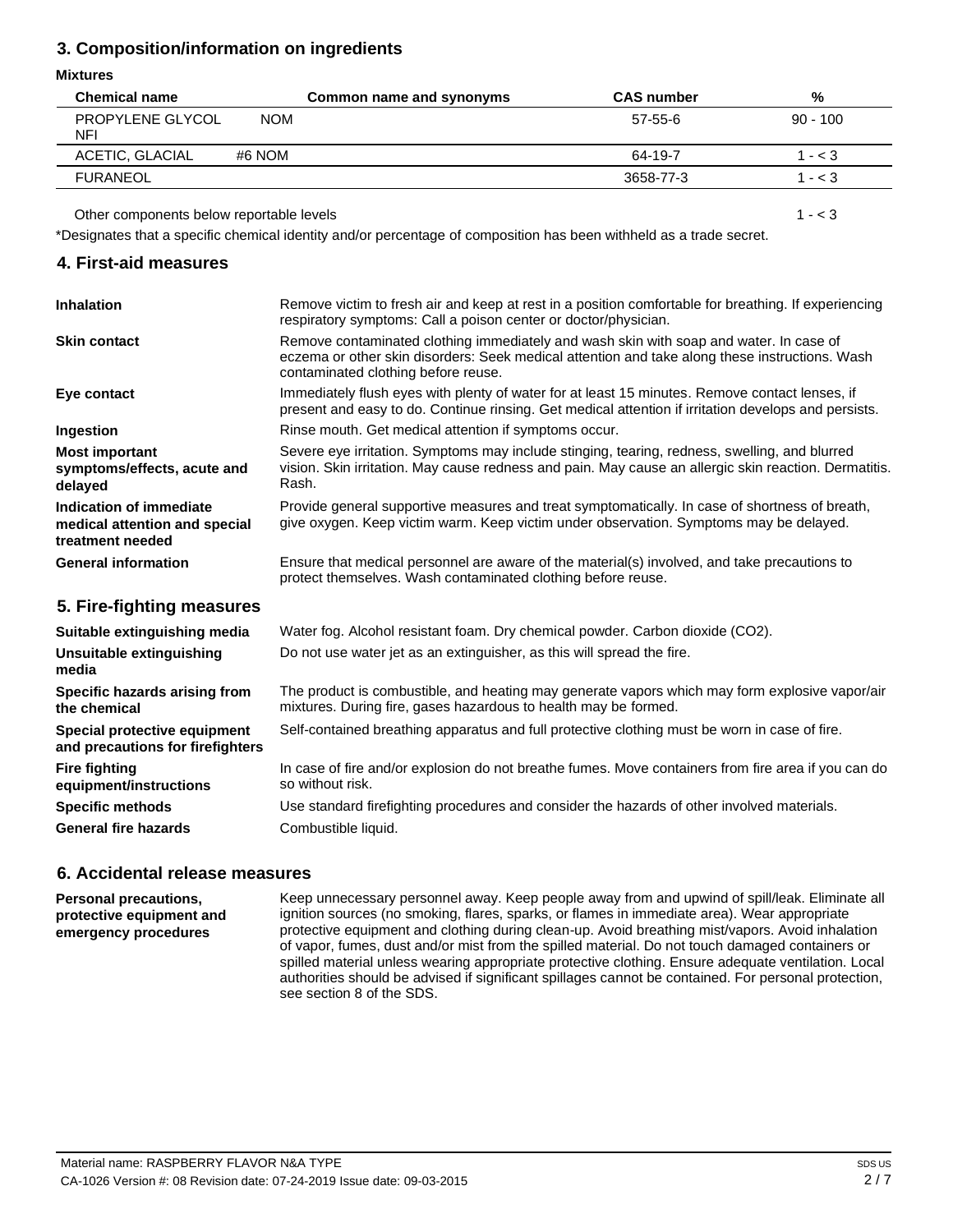| <b>Methods and materials for</b><br>containment and cleaning up | Use water spray to reduce vapors or divert vapor cloud drift. Eliminate all ignition sources (no<br>smoking, flares, sparks, or flames in immediate area). Keep combustibles (wood, paper, oil, etc.)<br>away from spilled material.                                                                                                               |
|-----------------------------------------------------------------|----------------------------------------------------------------------------------------------------------------------------------------------------------------------------------------------------------------------------------------------------------------------------------------------------------------------------------------------------|
|                                                                 | Large Spills: Stop the flow of material, if this is without risk. Dike the spilled material, where this is<br>possible. Use a non-combustible material like vermiculite, sand or earth to soak up the product<br>and place into a container for later disposal. Following product recovery, flush area with water.                                 |
|                                                                 | Small Spills: Absorb with earth, sand or other non-combustible material and transfer to containers<br>for later disposal. Wipe up with absorbent material (e.g. cloth, fleece). Clean surface thoroughly to<br>remove residual contamination.                                                                                                      |
|                                                                 | Never return spills to original containers for re-use. For waste disposal, see section 13 of the SDS.                                                                                                                                                                                                                                              |
| <b>Environmental precautions</b>                                | Avoid discharge into drains, water courses or onto the ground.                                                                                                                                                                                                                                                                                     |
| 7. Handling and storage                                         |                                                                                                                                                                                                                                                                                                                                                    |
| <b>Precautions for safe handling</b>                            | Keep away from open flames, hot surfaces and sources of ignition. When using do not smoke.<br>Avoid breathing mist/vapors. Avoid contact with eyes, skin, and clothing. Avoid prolonged<br>exposure. Use only outdoors or in a well-ventilated area. Wear appropriate personal protective<br>equipment. Observe good industrial hygiene practices. |
| Conditions for safe storage,<br>including any incompatibilities | Store locked up. Keep away from heat, sparks and open flame. Store in a cool, dry place out of<br>direct sunlight. Store in tightly closed container. Store in a well-ventilated place. Keep in an area<br>equipped with sprinklers. Store away from incompatible materials (see Section 10 of the SDS).                                           |

# **8. Exposure controls/personal protection**

#### **Occupational exposure limits**

The following constituents are the only constituents of the product which have a PEL, TLV or other recommended exposure limit. At this time, the other constituents have no known exposure limits.

#### **US. OSHA Table Z-1 Limits for Air Contaminants (29 CFR 1910.1000)**

| <b>Components</b>                              | <b>Type</b>                                                                                                                                                                                                                                                                                                                                                                                                      | Value             |             |
|------------------------------------------------|------------------------------------------------------------------------------------------------------------------------------------------------------------------------------------------------------------------------------------------------------------------------------------------------------------------------------------------------------------------------------------------------------------------|-------------------|-------------|
| ACETIC, GLACIAL<br>#6 NOM (CAS 64-19-7)        | <b>PEL</b>                                                                                                                                                                                                                                                                                                                                                                                                       | 25 mg/m3          |             |
|                                                |                                                                                                                                                                                                                                                                                                                                                                                                                  | 10 ppm            |             |
| US. ACGIH Threshold Limit Values               |                                                                                                                                                                                                                                                                                                                                                                                                                  |                   |             |
| <b>Components</b>                              | Type                                                                                                                                                                                                                                                                                                                                                                                                             | Value             |             |
| <b>ACETIC, GLACIAL</b><br>#6 NOM (CAS 64-19-7) | <b>STEL</b>                                                                                                                                                                                                                                                                                                                                                                                                      | 15 ppm            |             |
|                                                | <b>TWA</b>                                                                                                                                                                                                                                                                                                                                                                                                       | 10 ppm            |             |
| US. NIOSH: Pocket Guide to Chemical Hazards    |                                                                                                                                                                                                                                                                                                                                                                                                                  |                   |             |
| <b>Components</b>                              | <b>Type</b>                                                                                                                                                                                                                                                                                                                                                                                                      | Value             |             |
| <b>ACETIC, GLACIAL</b><br>#6 NOM (CAS 64-19-7) | <b>STEL</b>                                                                                                                                                                                                                                                                                                                                                                                                      | 37 mg/m3          |             |
|                                                |                                                                                                                                                                                                                                                                                                                                                                                                                  | 15 ppm            |             |
|                                                | <b>TWA</b>                                                                                                                                                                                                                                                                                                                                                                                                       | 25 mg/m3          |             |
|                                                |                                                                                                                                                                                                                                                                                                                                                                                                                  | 10 ppm            |             |
|                                                | US. Workplace Environmental Exposure Level (WEEL) Guides                                                                                                                                                                                                                                                                                                                                                         |                   |             |
| <b>Components</b>                              | <b>Type</b>                                                                                                                                                                                                                                                                                                                                                                                                      | Value             | <b>Form</b> |
| PROPYLENE GLYCOL<br>NOM NFI (CAS 57-55-6)      | <b>TWA</b>                                                                                                                                                                                                                                                                                                                                                                                                       | $10 \text{ mg/m}$ | Aerosol.    |
| <b>Biological limit values</b>                 | No biological exposure limits noted for the ingredient(s).                                                                                                                                                                                                                                                                                                                                                       |                   |             |
| Appropriate engineering<br>controls            | Good general ventilation should be used. Ventilation rates should be matched to conditions. If<br>applicable, use process enclosures, local exhaust ventilation, or other engineering controls to<br>maintain airborne levels below recommended exposure limits. If exposure limits have not been<br>established, maintain airborne levels to an acceptable level. Provide eyewash station and safety<br>shower. |                   |             |
|                                                | Individual protection measures, such as personal protective equipment                                                                                                                                                                                                                                                                                                                                            |                   |             |

**Eye/face protection** Face shield is recommended. Wear safety glasses with side shields (or goggles).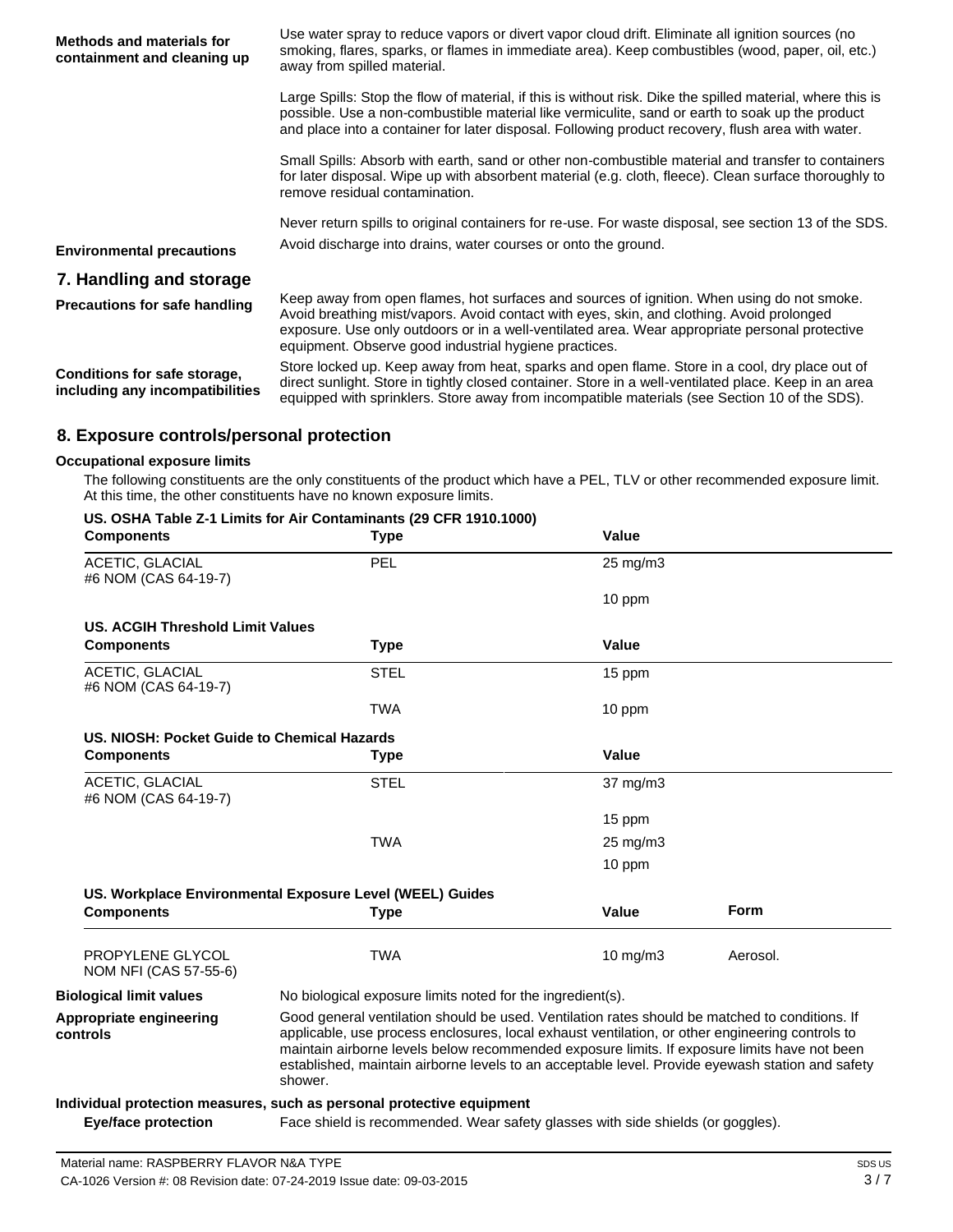| <b>Skin protection</b>                   |                                                                                                                                                                                                                                                                                                                                |
|------------------------------------------|--------------------------------------------------------------------------------------------------------------------------------------------------------------------------------------------------------------------------------------------------------------------------------------------------------------------------------|
| <b>Hand protection</b>                   | Wear appropriate chemical resistant gloves.                                                                                                                                                                                                                                                                                    |
| Other                                    | Wear appropriate chemical resistant clothing. Use of an impervious apron is recommended.                                                                                                                                                                                                                                       |
| <b>Respiratory protection</b>            | If engineering controls do not maintain airborne concentrations below recommended exposure<br>limits (where applicable) or to an acceptable level (in countries where exposure limits have not<br>been established), an approved respirator must be worn.                                                                      |
| <b>Thermal hazards</b>                   | Wear appropriate thermal protective clothing, when necessary.                                                                                                                                                                                                                                                                  |
| <b>General hygiene</b><br>considerations | When using do not smoke. Always observe good personal hygiene measures, such as washing<br>after handling the material and before eating, drinking, and/or smoking. Routinely wash work<br>clothing and protective equipment to remove contaminants. Contaminated work clothing should not<br>be allowed out of the workplace. |

# **9. Physical and chemical properties**

| Appearance                                        |                                               |
|---------------------------------------------------|-----------------------------------------------|
| <b>Physical state</b>                             | Liquid.                                       |
| Form                                              | Liquid.                                       |
| Color                                             | Not available.                                |
| Odor                                              | Not available.                                |
| <b>Odor threshold</b>                             | Not available.                                |
| рH                                                | Not available.                                |
| <b>Melting point/freezing point</b>               | -74.2 $\degree$ F (-59 $\degree$ C) estimated |
| Initial boiling point and boiling<br>range        | 370.76 °F (188.2 °C) estimated                |
| <b>Flash point</b>                                | 174.0 °F (78.9 °C) Closed Cup                 |
| <b>Evaporation rate</b>                           | Not available.                                |
| Flammability (solid, gas)                         | Not applicable.                               |
| Upper/lower flammability or explosive limits      |                                               |
| <b>Flammability limit - lower</b><br>$(\%)$       | Not available.                                |
| <b>Flammability limit - upper</b><br>$(\%)$       | Not available.                                |
| Explosive limit - lower (%)                       | Not available.                                |
| Explosive limit - upper (%)                       | Not available.                                |
| Vapor pressure                                    | 0.17 hPa estimated                            |
| <b>Vapor density</b>                              | Not available.                                |
| <b>Relative density</b>                           | Not available.                                |
| Solubility(ies)                                   |                                               |
| Solubility (water)                                | Not available.                                |
| <b>Partition coefficient</b><br>(n-octanol/water) | Not available.                                |
| <b>Auto-ignition temperature</b>                  | 700 °F (371.11 °C) estimated                  |
| <b>Decomposition temperature</b>                  | Not available.                                |
| <b>Viscosity</b>                                  | Not available.                                |
| <b>Other information</b>                          |                                               |
| <b>Density</b>                                    | 0.87 g/cm3 estimated                          |
| <b>Explosive properties</b>                       | Not explosive.                                |
| <b>Flammability class</b>                         | Combustible IIIA estimated                    |
| <b>Oxidizing properties</b>                       | Not oxidizing.                                |
| <b>Refractive index</b>                           | $1.417 - 1.447$                               |
| <b>Specific gravity</b>                           | <u> 1.02 - 1.05</u>                           |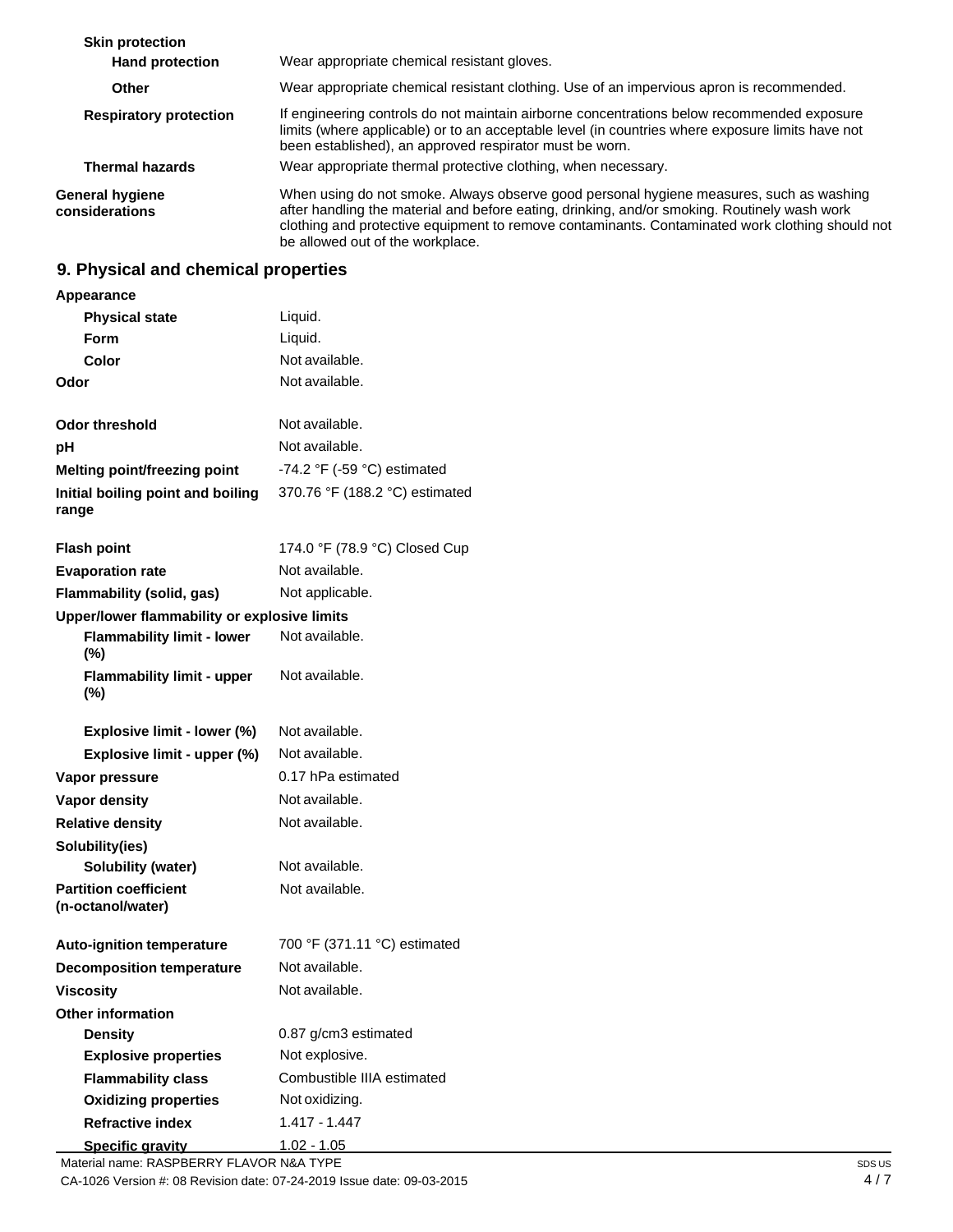# **10. Stability and reactivity**

**Reactivity** The product is stable and non-reactive under normal conditions of use, storage and transport.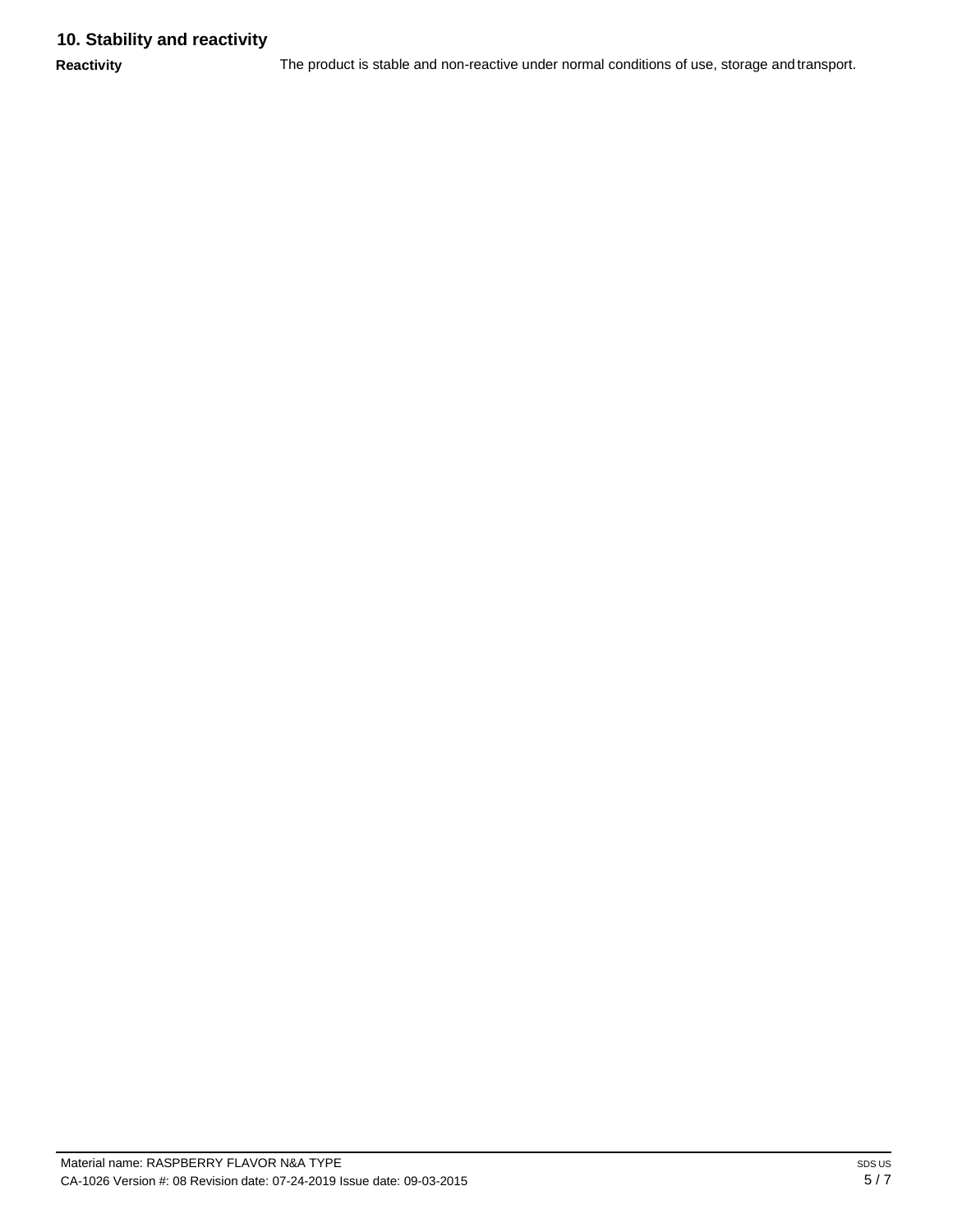| <b>Chemical stability</b>                    | Material is stable under normal conditions.                                                                                                                              |
|----------------------------------------------|--------------------------------------------------------------------------------------------------------------------------------------------------------------------------|
| <b>Possibility of hazardous</b><br>reactions | No dangerous reaction known under conditions of normal use.                                                                                                              |
| <b>Conditions to avoid</b>                   | Keep away from heat, hot surfaces, sparks, open flames and other ignition sources. Avoid<br>temperatures exceeding the flash point. Contact with incompatible materials. |
| Incompatible materials                       | Strong oxidizing agents.                                                                                                                                                 |
| <b>Hazardous decomposition</b><br>products   | No hazardous decomposition products are known.                                                                                                                           |

# **11. Toxicological information**

#### **Information on likely routes of exposure**

| <b>Inhalation</b>                                                                  | May cause irritation to the respiratory system. Prolonged inhalation may be harmful.                                                                                                                            |
|------------------------------------------------------------------------------------|-----------------------------------------------------------------------------------------------------------------------------------------------------------------------------------------------------------------|
| <b>Skin contact</b>                                                                | Causes skin irritation. May cause an allergic skin reaction.                                                                                                                                                    |
| Eye contact                                                                        | Causes serious eye irritation.                                                                                                                                                                                  |
| <b>Ingestion</b>                                                                   | Expected to be a low ingestion hazard.                                                                                                                                                                          |
| Symptoms related to the<br>physical, chemical and<br>toxicological characteristics | Severe eye irritation. Symptoms may include stinging, tearing, redness, swelling, and blurred<br>vision. Skin irritation. May cause redness and pain. May cause an allergic skin reaction.<br>Dermatitis, Rash. |

#### **Information on toxicological effects**

| <b>Acute toxicity</b>                | Not available.                 |
|--------------------------------------|--------------------------------|
| <b>Skin corrosion/irritation</b>     | Causes skin irritation.        |
| Serious eye damage/eye<br>irritation | Causes serious eye irritation. |
| Respiratory or skin sensitization    |                                |

| <b>Respiratory sensitization</b> | Not a respiratory sensitizer.                                                                                       |
|----------------------------------|---------------------------------------------------------------------------------------------------------------------|
| <b>Skin sensitization</b>        | May cause an allergic skin reaction.                                                                                |
| <b>Germ cell mutagenicity</b>    | No data available to indicate product or any components present at greater than 0.1% are<br>mutagenic or genotoxic. |

**Carcinogenicity** Not classifiable as to carcinogenicity to humans.

# **IARC Monographs. Overall Evaluation of Carcinogenicity**

Not listed.

# **OSHA Specifically Regulated Substances (29 CFR 1910.1001-1052)**

Not regulated.

#### **US. National Toxicology Program (NTP) Report on Carcinogens** Not listed.

| This product is not expected to cause reproductive or developmental effects. |
|------------------------------------------------------------------------------|
| Not classified.                                                              |
| Not classified.                                                              |
|                                                                              |

| <b>Aspiration hazard</b> | Not an aspiration hazard.            |
|--------------------------|--------------------------------------|
| <b>Chronic effects</b>   | Prolonged inhalation may be harmful. |

# **12. Ecological information**

| Ecotoxicity                      | The product is not classified as environmentally hazardous. However, this does not exclude the<br>possibility that large or frequent spills can have a harmful or damaging effect on the environment. |
|----------------------------------|-------------------------------------------------------------------------------------------------------------------------------------------------------------------------------------------------------|
| Persistence and degradability    | No data is available on the degradability of any ingredients in the mixture.                                                                                                                          |
| <b>Bioaccumulative potential</b> |                                                                                                                                                                                                       |

|         | -0.17                                                       |
|---------|-------------------------------------------------------------|
| NOM NEI | -0.92                                                       |
|         | Partition coefficient n-octanol / water (log Kow)<br>#6 NOM |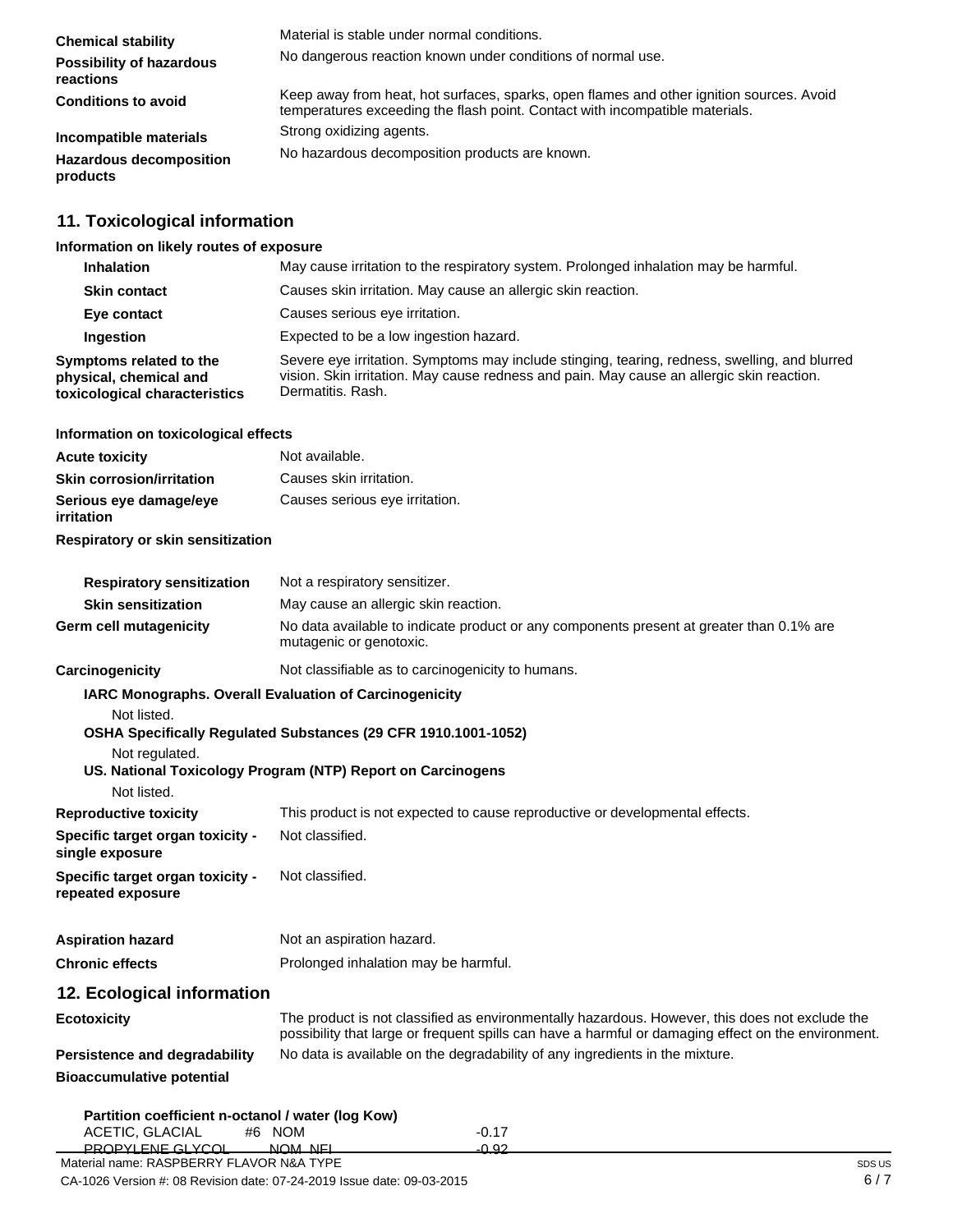**Other adverse effects** No other adverse environmental effects (e.g. ozone depletion, photochemical ozone creation potential, endocrine disruption, global warming potential) are expected from this component.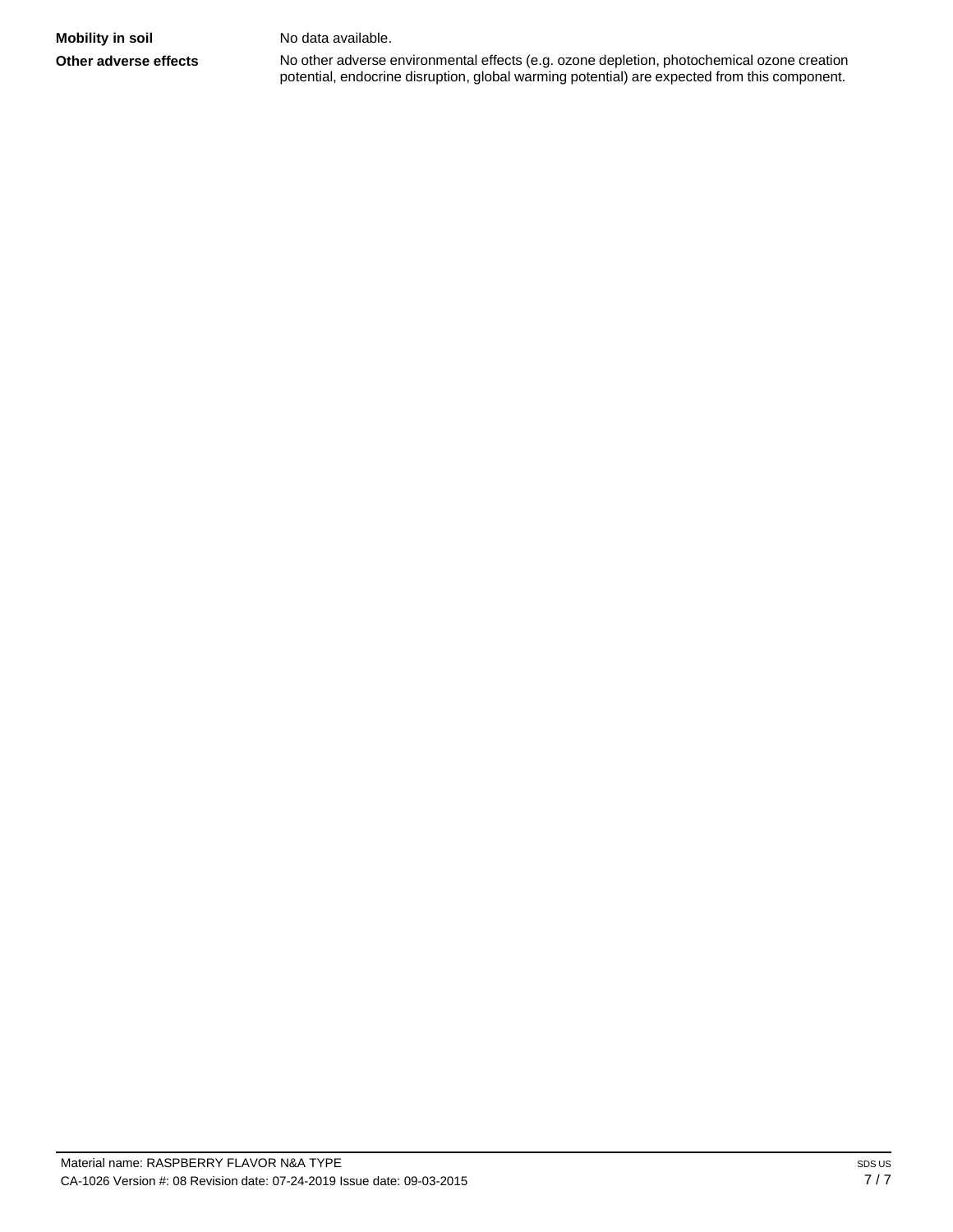# **13. Disposal considerations**

| <b>Disposal instructions</b>             | Collect and reclaim or dispose in sealed containers at licensed waste disposal site. Incinerate the<br>material under controlled conditions in an approved incinerator. Dispose of contents/container in<br>accordance with local/regional/national/international regulations. |
|------------------------------------------|--------------------------------------------------------------------------------------------------------------------------------------------------------------------------------------------------------------------------------------------------------------------------------|
| Local disposal regulations               | Dispose in accordance with all applicable regulations.                                                                                                                                                                                                                         |
| Hazardous waste code                     | D002: Waste Corrosive material $[PH \le 2$ or $= >12.5$ , or corrosive to steel<br>The waste code should be assigned in discussion between the user, the producer and the waste<br>disposal company.                                                                           |
| Waste from residues / unused<br>products | Dispose of in accordance with local regulations. Empty containers or liners may retain some<br>product residues. This material and its container must be disposed of in a safe manner (see:<br>Disposal instructions).                                                         |
| <b>Contaminated packaging</b>            | Since emptied containers may retain product residue, follow label warnings even after container is<br>emptied. Empty containers should be taken to an approved waste handling site for recycling or<br>disposal.                                                               |

# **14. Transport information**

#### **DOT**

Not regulated as dangerous goods.

#### **IATA**

Not regulated as dangerous goods.

#### **IMDG**

Not regulated as dangerous goods.

**Transport in bulk according to Annex II of MARPOL 73/78 and**  Not established.

# **the IBC Code**

# **15. Regulatory information**

**US federal regulations**

This product is a "Hazardous Chemical" as defined by the OSHA Hazard Communication Standard, 29 CFR 1910.1200.

**Toxic Substances Control Act (TSCA)**

# **TSCA Section 12(b) Export Notification (40 CFR 707, Subpt. D)**

Not regulated.

#### **CERCLA Hazardous Substance List (40 CFR 302.4)**

ACETIC, GLACIAL #6 NOM (CAS 64-19-7) Listed.

**SARA 304 Emergency release notification**

#### Not regulated.

# **OSHA Specifically Regulated Substances (29 CFR 1910.1001-1052)**

Not regulated.

# **Superfund Amendments and Reauthorization Act of 1986 (SARA)**

#### **SARA 302 Extremely hazardous substance**

Not listed.

**SARA 311/312 Hazardous chemical** No (Exempt)

**SARA 313 (TRI reporting)** Not regulated.

# **Other federal regulations**

# **Clean Air Act (CAA) Section 112 Hazardous Air Pollutants (HAPs) List** Not regulated.

# **Clean Air Act (CAA) Section 112(r) Accidental Release Prevention (40 CFR 68.130)** Not regulated.

**Safe Drinking Water Act (SDWA)** Not regulated.

**FEMA Priority Substances Respiratory Health and Safety in the Flavor Manufacturing Workplace** ACETIC, GLACIAL #6 NOM (CAS 64-19-7) High priority